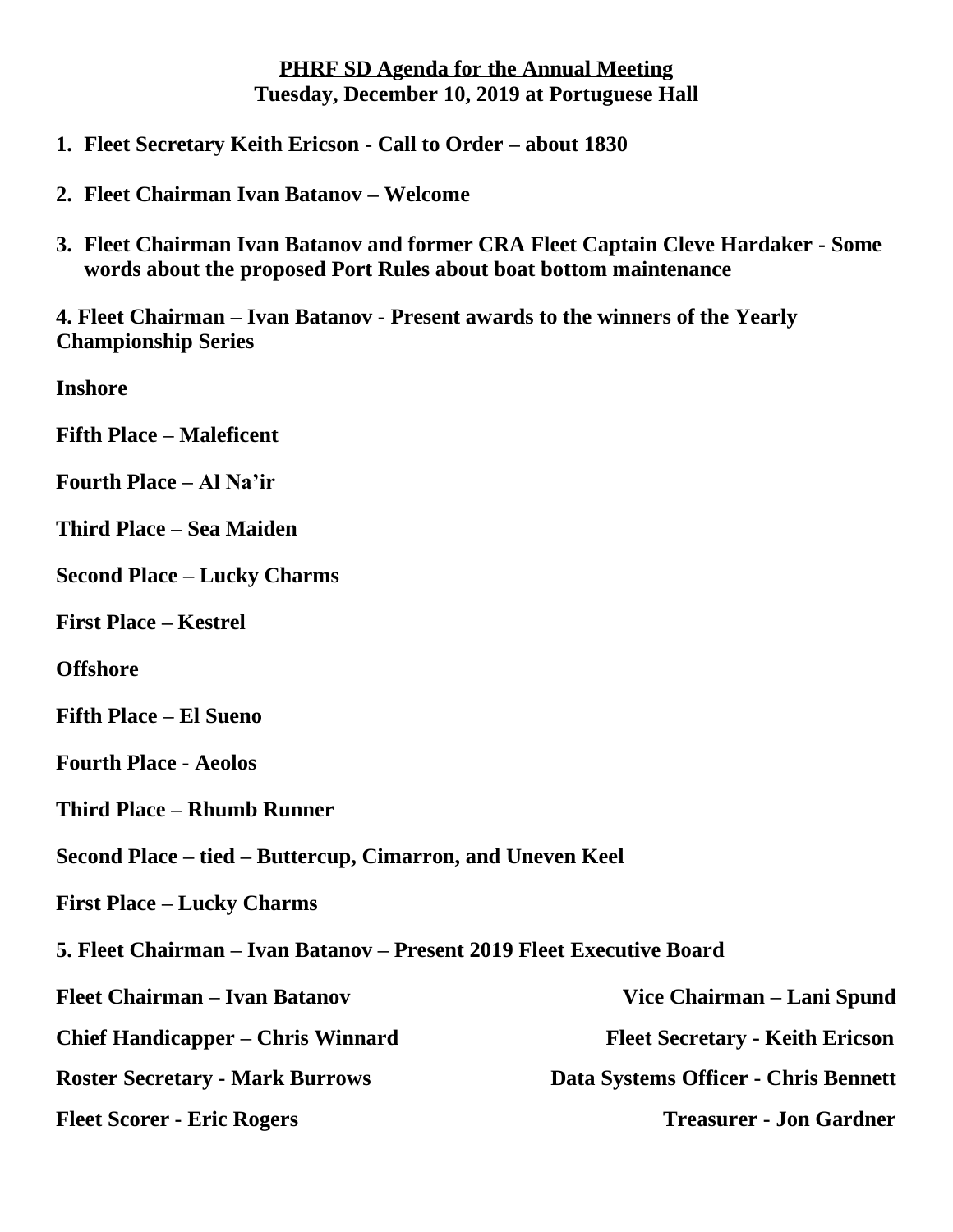| <b>P R Officer – Steven Lausch</b>                                               | Past Fleet Chairman – Kym Kapalla      |  |  |  |
|----------------------------------------------------------------------------------|----------------------------------------|--|--|--|
| 6. Fleet Secretary - Keith Ericson - Conduct vote for 2020 Fleet Executive Board |                                        |  |  |  |
| Members may submit additional nominees before the vote                           |                                        |  |  |  |
| Nominees offered by the current Board:                                           |                                        |  |  |  |
| <b>Fleet Chairman – Ivan Batanov</b>                                             | Vice Chairman – Lani Spund             |  |  |  |
| <b>Chief Handicapper – Chris Winnard</b>                                         | <b>Fleet Secretary - Keith Ericson</b> |  |  |  |
| <b>Roster Secretary - Mark Burrows</b>                                           | Data Systems Officer - Chris Bennett   |  |  |  |
| <b>Fleet Scorer - Eric Rogers</b>                                                | <b>Treasurer - Jon Gardner</b>         |  |  |  |
| <b>P R Officer – Steven Lausch</b>                                               |                                        |  |  |  |
| 7. Fleet Chairman – Ivan Batanov – Present the 2020 Fleet Executive Board        |                                        |  |  |  |

**8. Fleet Secretary Keith Ericson - ADJOURN**